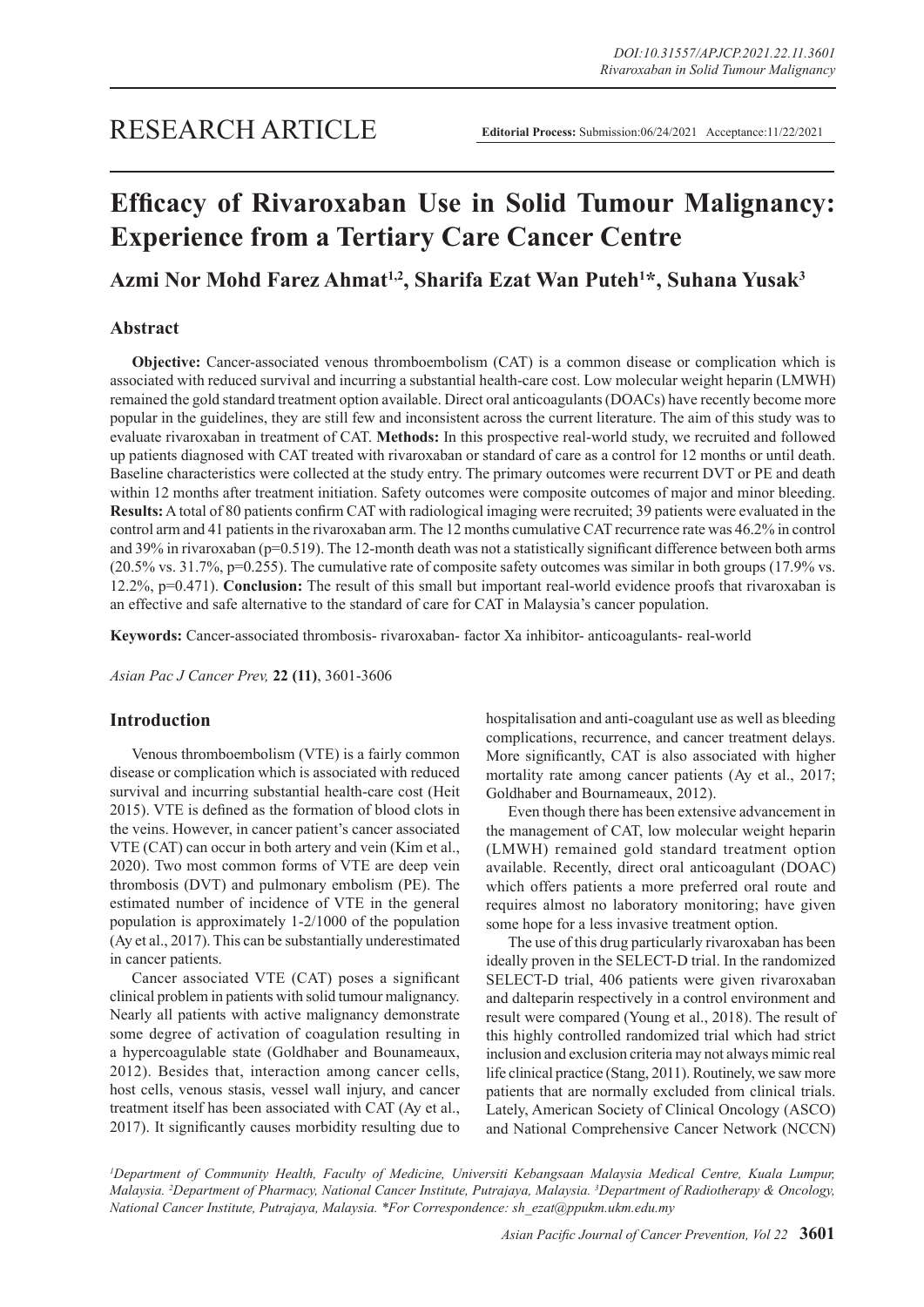#### *Azmi Nor Mohd Farez Ahmat et al*

have revised their recommendations and have added the use of rivaroxaban and edoxaban for management of CAT (Key et al., 2019; NCCN Guidelines, 2021).

Although the recommendations for the use of DOACs has recently become more popular in the guidelines, they are still few and inconsistent across the current literature. Sole decision to use based on scientifically controls RCT with vigorous inclusion and exclusion criteria and in the absence of real-world evidence (RWE). We designed this prospective RWE single centre study to investigate the efficacy and safety profile of rivaroxaban over standard of care in patient with CAT.

## **Materials and Methods**

#### *Design*

This study was conducted at Malaysia main tertiary cancer centre. Patients were recruited and followed up were done for 12 months or until death whichever came first. All data were collected under RWE condition in National Cancer Institute, Malaysia. Ethical approval was obtained from Universiti Kebangsaan Malaysia Research Ethical Committee (FF-2019-474) and Ministry of Health Medical Research Ethical Committee (NMRR-19-565- 45643).

#### *Patient population*

Patients were included if they were at least 18 years of age, had a diagnosis of cancer and concurrent radiological diagnosis of CAT. Allocation of treatment was done using simple data registration list. Patients allocated to rivaroxaban received rivaroxaban 15 mg twice-daily for a total of 3 weeks followed by rivaroxaban 20mg once-daily. Patients allocated to standard of care received either enoxaparin twice-daily or fondaparinux once-daily based on body weight. Patients will be excluded if they received anticoagulant less than 30 days and received both comparators for empirical treatment.

#### *Outcome*

There are two primary outcomes. The first primary outcome is recurrent DVT or PE within 12 months after treatment initiation confirm with radiological imaging. The second primary outcome is death within 12 months after treatment initiation.

The secondary outcome was to compare safety of rivaroxaban vs. standard of care in patients with CAT. The composite outcomes of major and minor bleeding were used. The major bleeding was defined as clinically overt if it was associated with a drop in haemoglobin of 2g/dL, required transfusion of 2 units of packed red blood cells, involved critical site bleeding (intracranial, intraspinal, intraocular, retroperitoneal, or pericardial area), or if it contributed to death. Minor bleeding was defined as overt bleeding not meeting the criteria for major bleeding but associated with medical intervention, unscheduled contact with an oncologist, interruption, or discontinuation of anticoagulant treatment, or associated with any discomfort or impairment of activities of daily life (Young et al., 2018; Faqah et al., 2020).

## *Study procedure*

Patients who eligible for inclusion and visited study site between November 2019 and May 2020 and consented for the study were recruited. Patients were followed up for 12 month or until death whichever came first. Patient demographic and relevant clinical data were collected during the study period. Patients underwent suitable radiological imaging (US or CT) at the end of study period to access CAT status. Mann-Whitney U test was performed to compare continuous variables. The Chi Square or Fisher exact test was performed to compare categorical variables. Kaplan-Meier estimates were obtained for survival. A Cox model was used to obtain hazard ratios (HR) and associated 95% CIs and to evaluate independent prognostic factor for CAT recurrence and death. All data were analysed using SPSS version 21 with significant level of  $a = 0.05$ .

## **Results**

#### *Patient population*

Between November 1st, 2019, to May 31st, 2020; a total of 80 patients were recruited and followed up. Out of the total 80 patients, 41 patients were treated with rivaroxaban and 39 patients were treated with standard of care. In total 66.2% were female with majority of them being of malay ethnicity (63.8%).

The baseline characteristics, comorbidities were comparable between both treatment arms (Table 1) except for dyslipidaemia. More dyslipidaemia patients were observed in the control arm compared with rivaroxaban (25.6% vs. 7.3%, p=0.035). Most of indication for anticoagulation in our population was deep vein thrombosis which accounted for 57.5% followed by pulmonary embolism (32.5%), and 10% for combination of the above indications. Interestingly, the baseline comorbidities which include diabetes, hypertension, cardiovascular disease, and major surgery within 30days were similar in both arms and mostly low in frequency.

The most common cancer diagnosis was of gynaecological origin which accounts for 30% of the total population. Gynaecological malignancy was predominant in both arms. Majority of our population was diagnosed with CAT during the first 6 months of cancer diagnosis (57.5%). Interestingly, we found that near to 88% of our patient's is having advance disease.

#### *Recurrent CAT and death*

Table 2 shows a comparison of the incidence of CAT recurrence, death within 12 months of diagnosis and bleeding events. Overall, the rate of CAT recurrence was high in control arm compared to rivaroxaban (46.2% vs. 39%, p=0.519). On the other hand, the rate of death within 12 month from CAT diagnosis was high in rivaroxaban group compared to control  $(31.7\% \text{ vs. } 20.5\%, \text{p=0.255}).$ However, both findings were similar statistically. No significant and important prognostic factors were found in the Cox model.

#### *Bleeding*

Twelve (12) patients in our study experience bleeding.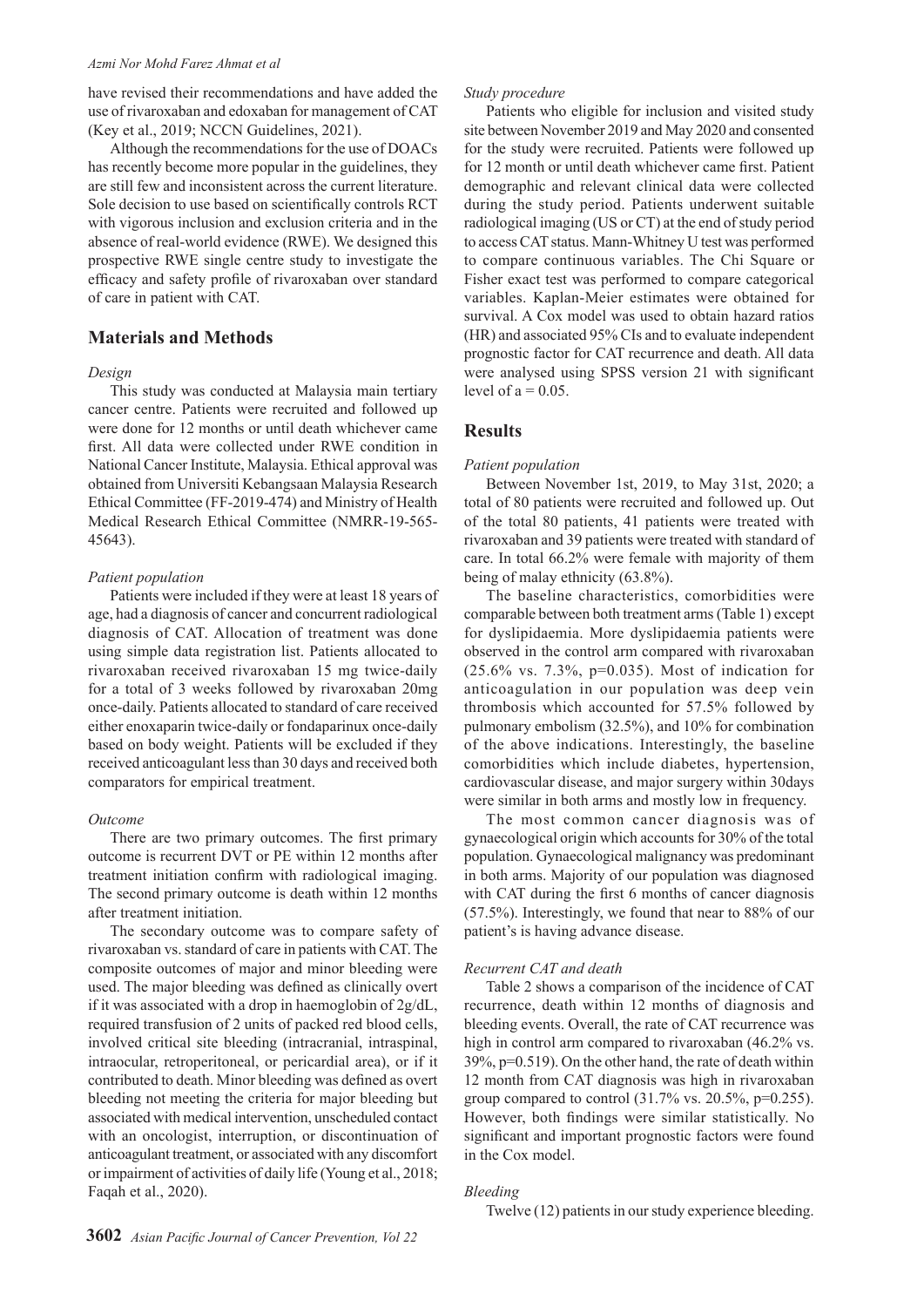Table 1. Demographic and Baseline Characteristic

| Variables                                          | Total $(N=80)$ | Contol $(n=39)$  | Rivaroxaban (n=41) | p-value                                     |
|----------------------------------------------------|----------------|------------------|--------------------|---------------------------------------------|
| Age, years (median, IQR)                           | 57(15.5)       | 58(15)           | 57(15.5)           | $0.704\infty$                               |
| Female sex $(n, %$                                 | 53 (66.2)      | 25(64.1)         | 28 (68.3)          | $0.81^{\varepsilon}$                        |
| Weight, kg (median, IQR)                           | 60.9 (17.2)    | 61.8(16.2)       | 60(19.2)           | $1.00\infty$                                |
| BMI (median, IQR)                                  | 24.7(7.5)      | 25.5(6.2)        | 23.8 (8.45)        | $0.236\infty$                               |
| Ethnicity $(n, %$                                  |                |                  |                    | $0.39^{\epsilon}$                           |
| Malay                                              | 51(63.8)       | 25(64.1)         | 26(63.4)           |                                             |
| Chinese                                            | 18(22.5)       | 7(18.0)          | 11(26.8)           |                                             |
| Indian                                             | 9(11.3)        | 5(12.8)          | 4(9.8)             |                                             |
| Others                                             | 2(2.5)         | 2(5.1)           | 0(0.0)             |                                             |
| Co-morbids $(n, %$                                 |                |                  |                    |                                             |
| Diabetes mellitus                                  | 15(18.8)       | 7(17.9)          | 8(19.5)            | $0.858^{\epsilon}$                          |
| Hypertension                                       | 29(36.3)       | 16(41)           | 13(31.7)           | $0.386^{\epsilon}$                          |
| Cardiovascular disease                             | 3(3.8)         | 1(2.6)           | 2(4.9)             | $1.00^{\circ}$                              |
| Dyslipidaemia                                      | 13(16.3)       | 10(25.6)         | 3(7.3)             | $0.035^{\circ}$                             |
| Others                                             | 7(8.8)         | 2(5.1)           | 5(12.2)            | $0.433$ <sup><math>\circ</math></sup>       |
| Cancer diagnosis $(n, %)$                          |                |                  |                    | $0.136^{\epsilon}$                          |
| Colorectal                                         | 14(17.5)       | 3(7.7)           | 11(26.8)           |                                             |
| <b>Breast</b>                                      | 12(15)         | 7(17.9)          | 5(12.2)            |                                             |
| Lung                                               | 11(13.8)       | 8(20.5)          | 3(7.3)             |                                             |
| Gynaecological                                     | 24(30)         | 10(25.6)         | 14(34.1)           |                                             |
| Germ Cells                                         | 11(13.8)       | 6(15.4)          | 5(12.2)            |                                             |
| Others                                             | 8(10)          | 5(12.8)          | 3(7.3)             |                                             |
| Cancer stage (TNM) (n,%)                           |                |                  |                    | $0.656^{\epsilon}$                          |
| Stage 1                                            | 2(2.5)         | 1(2.6)           | 1(2.4)             |                                             |
| Stage 2                                            | 7(8.8)         | 2(5.1)           | 5(12.2)            |                                             |
| Stage 3                                            | 20(25)         | 9(23.1)          | 11(26.8)           |                                             |
| Stage 4                                            | 51(63.8)       | 27(69.2)         | 24 (58.5)          |                                             |
| ECOG Performance Status (n,%)                      |                |                  |                    | $0.633^{\epsilon}$                          |
| ECOG <sub>0</sub>                                  | 38(47.5)       | 16(41)           | 22(53.7)           |                                             |
| ECOG 1                                             | 23(28.8)       | 13(33.3)         | 10(24.4)           |                                             |
| ECOG <sub>2</sub>                                  | 13(16.3)       | 7(18)            | 6(14.6)            |                                             |
| ECOG <sub>3</sub>                                  | 5(6.3)         | 3(7.7)           | 2(4.9)             |                                             |
| ECOG 4                                             | 1(1.3)         | $\boldsymbol{0}$ | 1(2.4)             |                                             |
| Cancer treatment $(n, %)$                          |                |                  |                    | $0.510^{\epsilon}$                          |
| Chemotherapy                                       | 29(36.3)       | 14(35.9)         | 15(36.6)           |                                             |
| Radiotherapy                                       | 6(7.5)         | 4(10.3)          | 2(4.9)             |                                             |
| Targeted therapy                                   | 2(2.5)         | 2(5.1)           | 0(0.0)             |                                             |
| Hormonal therapy                                   | 4(5)           | 2(5.1)           | 2(4.9)             |                                             |
| Chemotherapy $(n, %$                               |                |                  |                    |                                             |
| Platinum                                           | 22(27.5)       | 8(20.5)          | 14(34.1)           | $0.172$ <sup><math>\epsilon</math></sup>    |
| Taxane                                             | 10(12.5)       | 5(12.8)          | 5(12.2)            | $1.00^{\circ}$                              |
| Antimetabolites                                    | 13(16.3)       | 6(15.4)          | 7(17.1)            | $0.838^{\epsilon}$                          |
| Others                                             | 6(7.5)         | 4(10.3)          | 2(4.9)             | $0.426$ <sup><math>\circ</math></sup>       |
| CAT (n, %                                          |                |                  |                    |                                             |
| Pulmonary embolism (PE)                            | 26(32.5)       | 11(28.2)         | 15(36.6)           | $0.424$ <sup><math>\varepsilon</math></sup> |
| Deep vein thrombosis (DVT)                         | 46(57.5)       | 25(64.1)         | 21(51.2)           | $0.529$ <sup><math>\epsilon</math></sup>    |
| PE and DVT                                         | 8(10)          | 3(7.7)           | 5(12.2)            | $0.713$ <sup><math>\circ</math></sup>       |
| Major surgery within 30 days $(n, %)$              | 2(2.5)         | 1(2.6)           | 1(2.4)             | $1.00^{\circ}$                              |
| Platelet level, x 10 <sup>9</sup> /L (median, IQR) | 330.5 (217.8)  | 339 (232)        | 310 (218)          | $0.593\infty$                               |

*Asian Pacific Journal of Cancer Prevention, Vol 22* **3603**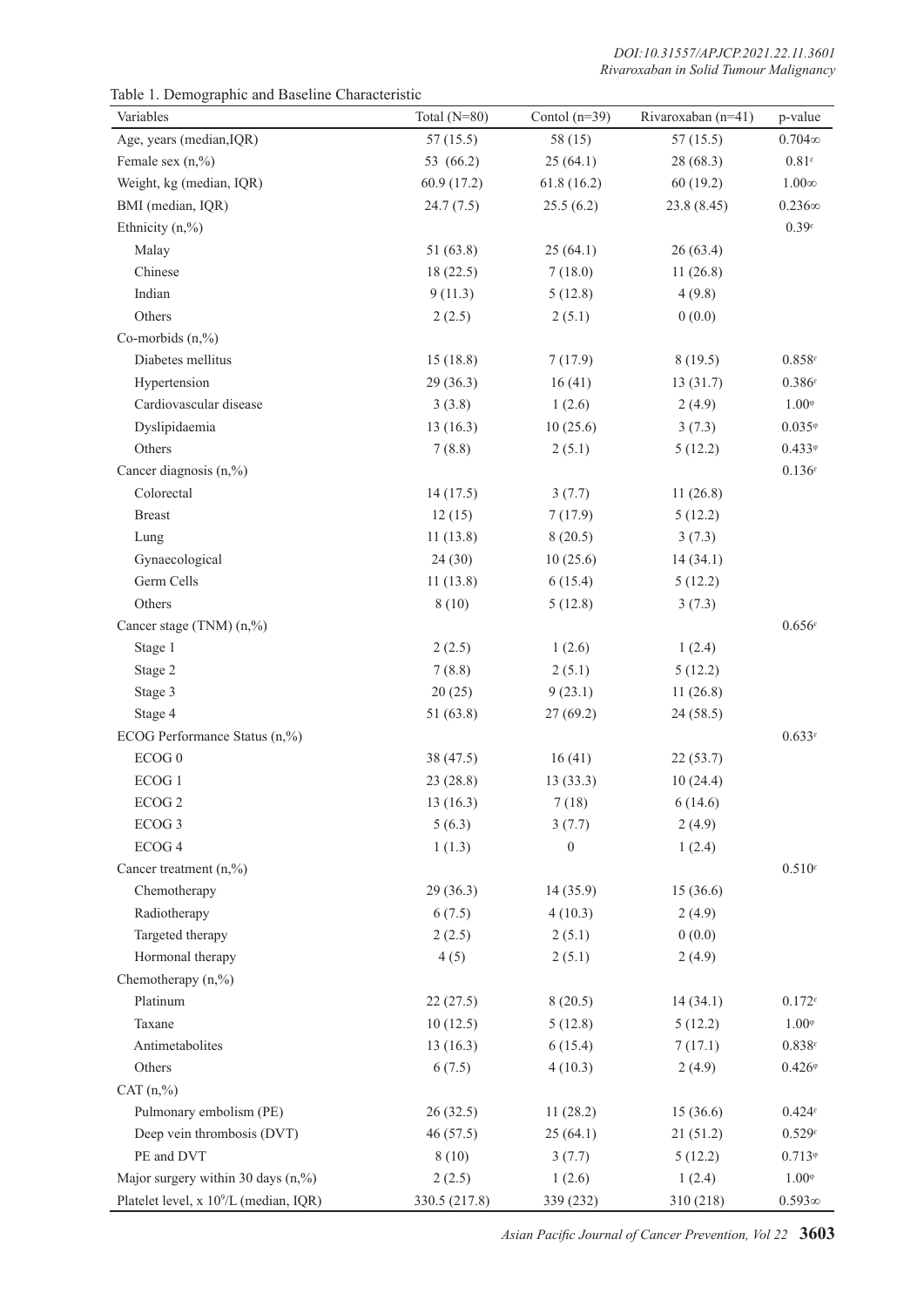#### *Azmi Nor Mohd Farez Ahmat et al*

Table 1. Continued

| таріс т. Сопинцей                                  |                |                 |                      |                    |
|----------------------------------------------------|----------------|-----------------|----------------------|--------------------|
| Variables                                          | Total $(N=80)$ | Contol $(n=39)$ | Rivaroxaban $(n=41)$ | p-value            |
| Major surgery within 30 days $(n, %$ )             | 2(2.5)         | 1(2.6)          | 1(2.4)               | $1.00^{\circ}$     |
| Platelet level, x 10 <sup>9</sup> /L (median, IQR) | 330.5 (217.8)  | 339 (232)       | 310 (218)            | $0.593\infty$      |
| Time to first CAT diagnosis $(n, %$ )              |                |                 |                      | $0.505^{\epsilon}$ |
| $\leq 6$ month                                     | 46 (57.5)      | 21 (53.8)       | 25(61)               |                    |
| $6 - 12$ month                                     | 10(12.5)       | 4(10.3)         | 6(14.6)              |                    |
| $>12$ month                                        | 24(30)         | 14(35.9)        | 10(24.4)             |                    |

IQR, Interquartile range, ∞, Mann-Whitney U test; ECOG, Eastern Cooperative Oncology Group; ᵋ, Chi-square; ᵠ, Fisher's Exact Test

Majority of them were in the control arm (17.9%) compared to 12.2% in rivaroxaban arm. However, the rate of this composite outcome was similar in both arms  $(p=0.471)$ .

#### **Discussion**

It is estimated 4 to 20% of patients with cancer will experience CAT during their course of disease (Faqah et al., 2020; Abdol Razak et al., 2018). Majority of them will have CAT at the point of cancer diagnosis or during their first hospitalization and depending on their tumour type (Abdol Razak et al., 2018). In a Danish registry study, patients with CAT had significantly 36% lower one-year survival rate compared with cancer patients without CAT (Sørensen et al., 2000).

In this study, the majority of patients were female (66.2%). These findings seem to be interesting since other studies showed similar percentages of male and female patients (Young et al., 2018; Faqah et al., 2020; Chen et al., 2021). Countless risk factors for CAT have been narrated well in literature (Ay et al., 2017; Abdol Razak et al., 2018). Patient related factors such as female gender has been associated with higher risk of developing CAT (Abdol Razak et al., 2018; Fuentes et al., 2016). Interestingly, we found CAT is more prevalent in gynaecological malignancy compared to others solid tumour. However, this is not so in literatures where colorectal cancer has been associated with higher CAT compared to other malignancy (Young et al., 2018; Faqah et al., 2020; Chen et al., 2021). Our study also showed a higher proportion of patients with stage 3 and 4 based on TNM staging (88%). This value is higher compared to the previous studies (48% and 58%) (Young et al., 2018; Chen et al., 2021). Patients with metastatic disease were found to have a 20-fold increased risk for CAT compared to the early stage of disease (Fuentes et al., 2016). It is important to highlight here that 57.5% of our patients were diagnosed with CAT within the first 6 months after

cancer diagnosis with 39.1% of them were diagnosed at cancer diagnosis. Countless evidence has shown that most of CAT events will occur within the first year of cancer diagnosis (Fuentes et al., 2016).

The main goal of our real-world trials was to obtain estimates of the CAT recurrence rates in patients with cancer treated with rivaroxaban or standard of care (LMWH/fondaparinux). Our study showed there is a non-significant higher rate of recurrence in standard of care compared to rivaroxaban. This similar rate of recurrence between both arms is concordance with the current available literature (Young et al., 2018; Faqah et al., 2020; Chen et al., 2021). It is worth mentioning that the rate of recurrence in our study was higher with what has been postulated in the previous literature. In our study, the rate of recurrence in patients receiving rivaroxaban was 39% or nearly 1/3 of the population. This is high compared to 3.9% in SELECT D trial and 14.4% in the Taiwan study (Young et al., 2018; Chen et al., 2021). This may be due to our small population as compared to other studies. In SELECT D, 406 patients were recruited, and 529 patients were recruited in a Taiwan study (Young et al., 2018; Chen et al., 2021). However, this finding is alarming and warrants a further investigation.

In our study, most of the cases of recurrent PE and/or DVT in both arms were incidental, related to computed tomography (CT) imaging for tumour status, repeated CT angiography to assess PE or repeated Doppler ultrasound to assess DVT status and helping in clinical decision regarding duration of anticoagulant. It is important to note that 40% of our population requires more than 6-month anticoagulant and 26% of them need to be prescribed anticoagulant beyond 12-months. This realworld finding is important since most of studies only follows up with patients up to 6 months with little to no knowledge of the outcomes beyond that (Young et al., 2018; Raskob et al., 2018). This finding is in line with the recommendation of certain guidelines for prolonged or lifelong anticoagulation in certain populations (NCCN

|  |  | Table 2. Efficacy and Safety Outcomes |
|--|--|---------------------------------------|
|  |  |                                       |

| $14010 \, \text{m}$ . Ellicacy and barcly Outcomes |                |                  |                      |                                          |  |
|----------------------------------------------------|----------------|------------------|----------------------|------------------------------------------|--|
| Variables                                          | Total $(N=80)$ | Control $(n=39)$ | Rivaroxaban $(n=41)$ | p-value                                  |  |
| Primary outcomes                                   |                |                  |                      |                                          |  |
| CAT recurrence $(n, %)$                            | 34(42.5)       | 18(46.2)         | 16(39)               | $0.519$ <sup><math>\epsilon</math></sup> |  |
| Death $(n, %$                                      | 21(26.3)       | 8(20.5)          | 13(31.7)             | $0.255^{\epsilon}$                       |  |
| Secondary outcomes                                 |                |                  |                      |                                          |  |
| Bleeding $(n, %$                                   | 12(15)         | 7(17.9)          | 5(12.2)              | $0.471$ <sup><math>\epsilon</math></sup> |  |
|                                                    |                |                  |                      |                                          |  |

ᵋ, Chi-square; CAT, Cancer-associated venous thrombosis

**3604** *Asian Pacific Journal of Cancer Prevention, Vol 22*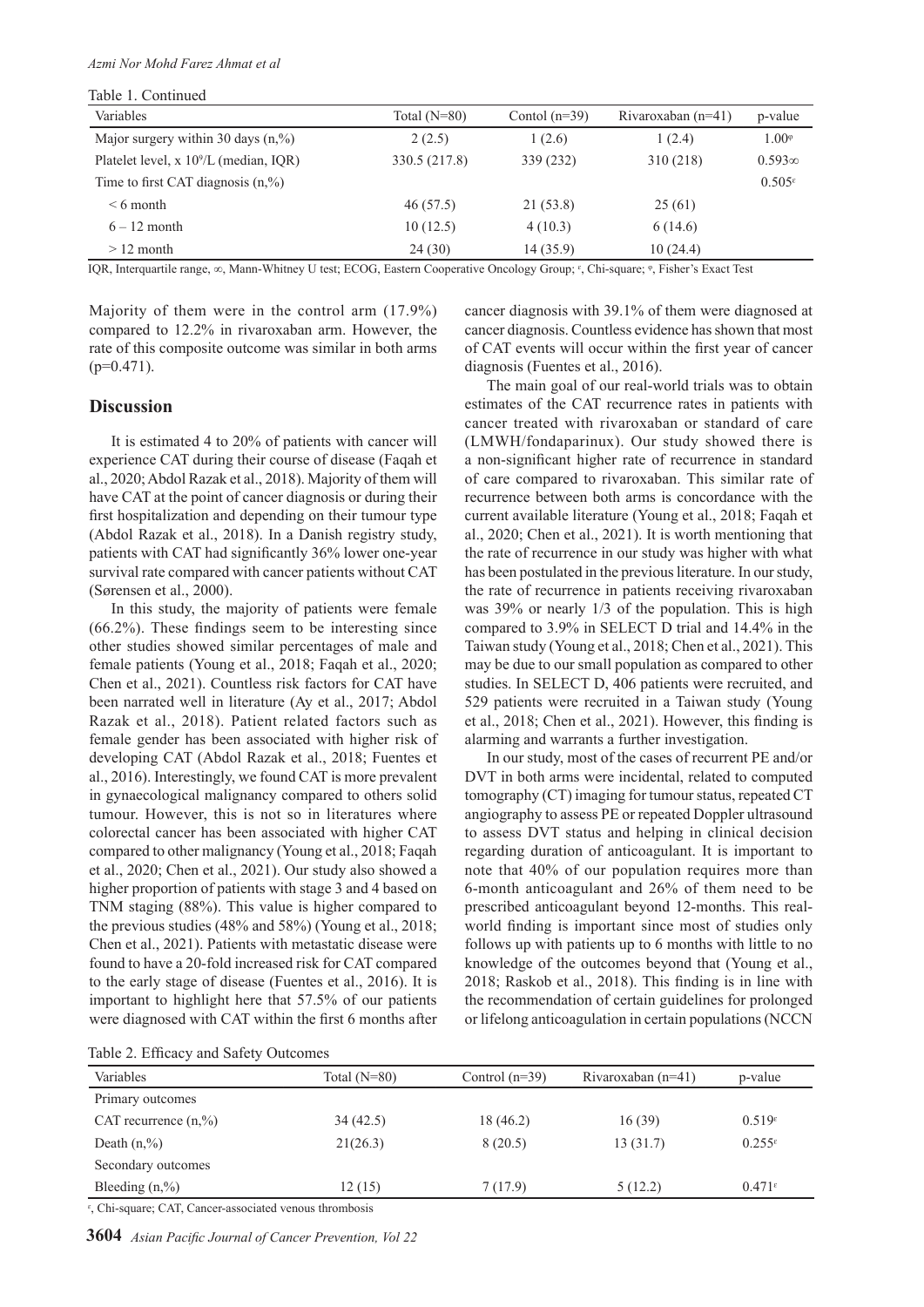The second primary outcome of our study is death within 12 months from CAT diagnosis. It is notable to point out this is the first few studies to produce data up to 12 months. Previous studies that report mortality beyond 6-month were the XALIA trial in 2015 (Ageno et al., 2014). We observed a non-significant higher mortality rate in the rivaroxaban group compared to standard of care  $(31.7\% \text{ vs. } 20.5\% \text{, } p=0.255)$ . This finding will give some new evidence to the world of cancer especially in the field of CAT. We postulate that, this may be due to a higher number of colorectal cancers (26.8), PE incidence (36.6%) and most of them were diagnosed during the first 6 months after cancer diagnosis (61%) in rivaroxaban group. Study has shown that, cancer patient diagnosed with PE were associated with an increased risk of death (Alotaibi et al., 2018). Based on the latest Malaysia National Cancer Registry 2020, colorectal cancer is the second most common cancer that has a high mortality rate (Azizah et al., 2019). Thus, it is not surprised that, the mortality rate is higher in this arm.

On that note, our second most important secondary outcome is bleeding. In this study we report the composite of major and minor bleeding. We observed statistically non-significant higher incidence of composite outcome in standard of care arm compared to rivaroxaban (17.9% vs. 12.2%, p=0.471). It is worth mentioning that the trends of bleeding seem to be inconsistent across the major trials (Raskob et al., 2018; Büller et al., 2012). The major bleeding in this study is comparable with the latest headto-head study comparing DOACs with LMWH (Young et al., 2018; Agnelli et al., 2020). Even though small in sample size, our study produced consistent result with previous evidence (Young et al., 2018; Faqah et al., 2020; Chen et al., 2021; Raskob et al., 2018; Büller et al., 2012; Agnelli et al., 2020). Thus, it shown that rivaroxaban would not produce more harm compared to the current standard of care with either enoxaparin or fondaparinux in agreement with previous reported studies.

Being a single centre study with small population provides some new information for the real-world situations. It fills the gap in the current literature from the larger RCT (Young et al., 2018; Raskob et al., 2018; Agnelli et al., 2020). The real-world experience gives more relevant evidence to patients and oncologist and helps them make their clinical judgment. We believe that rivaroxaban has a promising future in the land of CAT. This small but rather important evidence should cautiously be interpreted before applying in routine clinical practice. Besides that, rivaroxaban pharmacokinetics and pharmacodynamics should be taken into consideration before discussing the option with patients.

In conclusion , the result of this small but important real-world evidence proofs that rivaroxaban is an effective and safe alternative to standard of care for CAT in Malaysia's cancer population. Rivaroxaban reduces the rate of recurrence CAT compared with LMWH/

fondaparinux with a favourable bleeding rate. The convenient route of administration makes rivaroxaban a compelling alternative. It is important to note that rivaroxaban is metabolised by CYP450 isoenzymes specifically CYP3A4 and CYP2J2. Hence treatment initiation should be guided by drug-drug interaction with currently available drug especially oncolytics agents. At the end of the day, patient cantered clinical decision should play an important role with regard to the benefits and risk of the treatment alternatives. Further study with larger cohort of patients is needed to make the study result more generalizable to a larger audience.

## **Author Contribution Statement**

All authors contributed to the study conception and design. Material preparation, data collection and analysis were performed by [Azmi-Nor-Mohd-Farez Ahmat], [Sharifa-Ezat Wan-Puteh], and [Suhana Yusak]. The first draft of the manuscript was written by [Azmi-Nor-Mohd-Farez Ahmat] and all authors commented on previous version of the manuscript. All authors read and approved the final manuscript. We confirm that all authors listed have contributed significantly to the work, have read the manuscript, attest to validity and legitimacy of the data and its interpretation, and agree to its submission to this journal.

## **Acknowledgements**

The authors would like to acknowledge, Tan Sri Dr Norhisham Abdullah, Director General of Health Malaysia for allowing us to conduct this study in the Ministry of Health facilities. We also would like to acknowledge all parties involved in this study. This study is part of an approved student thesis by Department of Community Health, Faculty of Medicine, Universiti Kebangsaan Malaysia, Kuala Lumpur, Malaysia.

## *Declarations*

We confirm that the manuscript is the authors' original work unless appropriately cited. We also confirm that the manuscript has not received prior publication and is not under consideration for publication elsewhere.

## *Availability of data and material*

All date material is available upon appropriate request to corresponding author.

#### *Ethics approval*

The study obtained ethical approval from Universiti Kebangsaan Malaysia Research Ethical Committee (UMREC-FF-2019-474) and Ministry of Health Medical Research Ethical Committee (MREC-NMRR-19-565-45643).

## *Conflict of interest*

We confirm that all authors of the manuscript have no conflict of interest to declare.